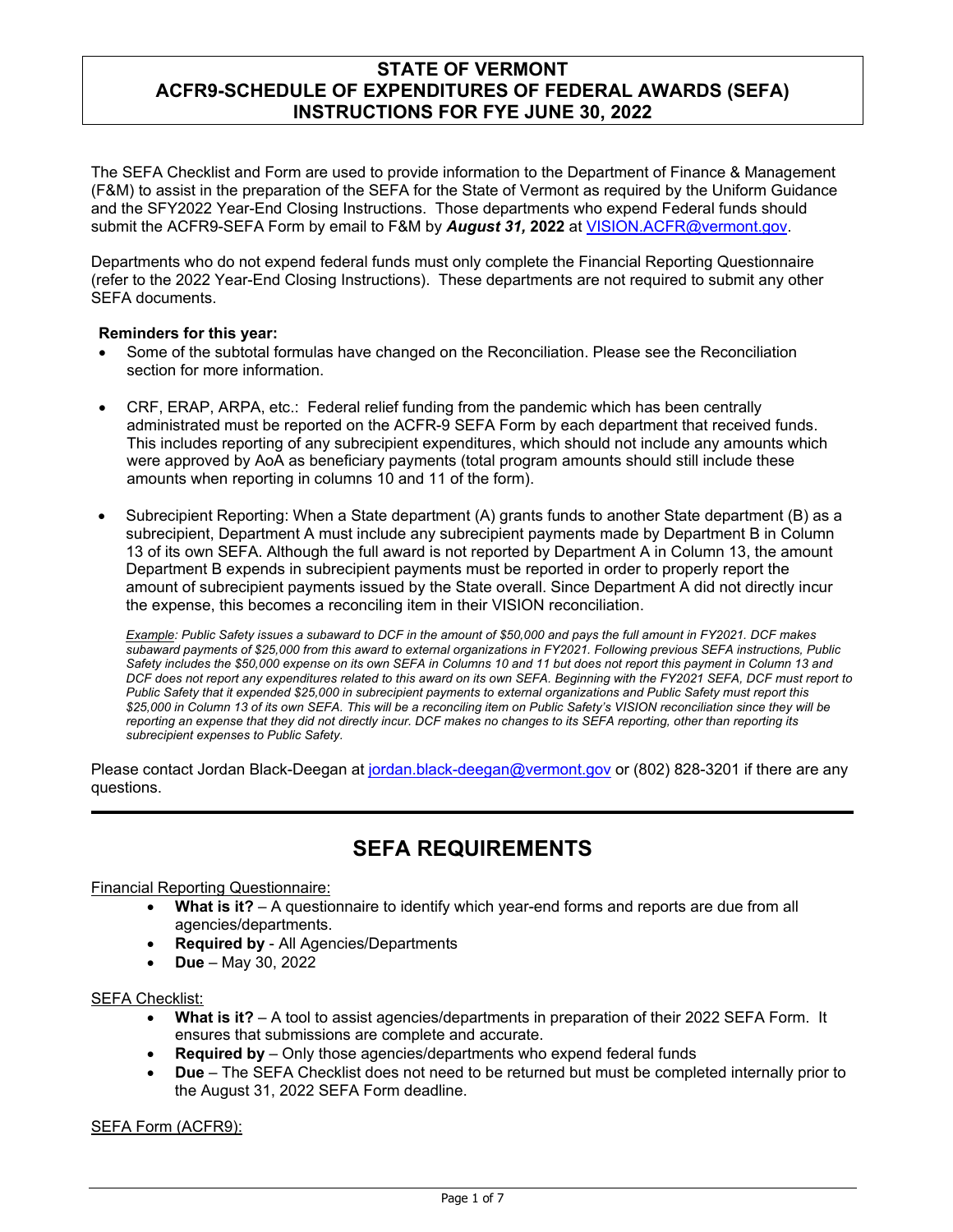- **What is it?** A workbook containing all financial aspects of the SEFA report in multiple sheets
- **Required by** Only those agencies/departments who expend federal funds
- **Due** August 31, 2022 Must include the VISION Reconciliation and the Certification.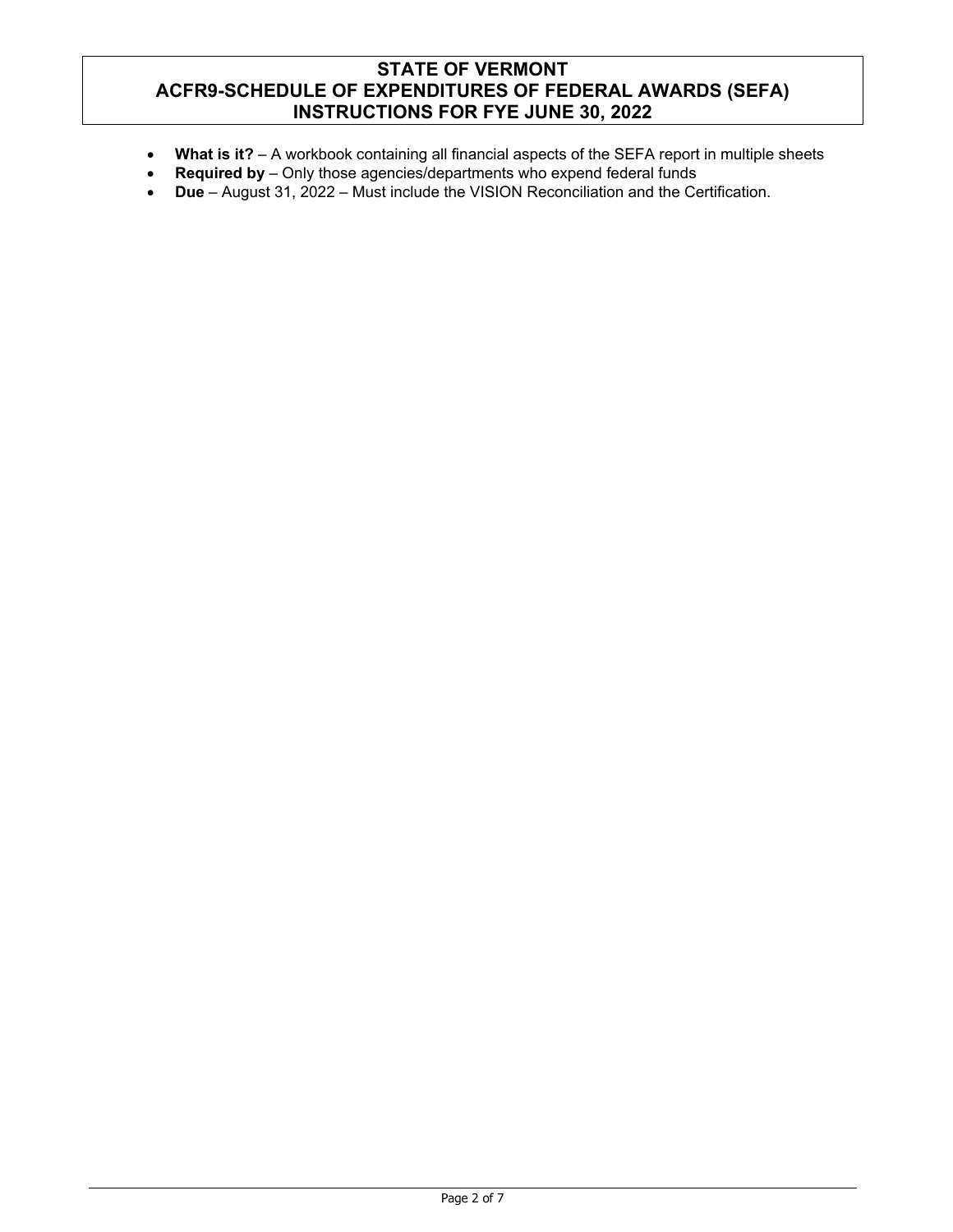# **INSTRUCTION OVERVIEW**

## **SEFA CHECKLIST**

- Complete all items in Part A before submitting the SEFA Form
- Complete all applicable items in Part B before submitting the SEFA Form. Not all items in this section will apply to all agencies/departments.
- The completed Checklist does not need to be submitted to Finance & Management. It is for your use to ensure that your SEFA Form submission is complete and accurate.

### **ACFR-9 SEFA FORM:**

This Excel workbook consists of four separate worksheets and all must be completed prior to submission.

- SEFA Data: This is the primary worksheet and is used to report all federal expenditures incurred.
- Reconciliation: This worksheet is used to reconcile expenditures reported on the SEFA Data sheet to VISION expenditures. It is also used to identify reporting differences between VISION and Federal Reports.
- Certification: This worksheet is considered the electronic signature for this submission. An "**authorized official"** refers to department head, business manager, or other individual who is authorized to submit financial reports to the Department of Finance & Management for ACFR purposes.
- FEMA & WIC Disclosures: This schedule is used to report required information pertaining to the FEMA and WIC programs only. It may be left blank if your department does not incur costs in either of these programs.

# **SEFA DATA**

The SEFA Data sheet contains all federal programs reported on the 2021 SEFA. Rows may be inserted for new programs which should be inserted **in order by CFDA number**. Be sure to complete all columns for all rows. Please do not delete any rows even if a program is no longer in use.

**Do not enter pennies** anywhere on the SEFA Form. Round all amounts to the nearest dollar.

**Which expenditures should be included?** Include cash and non-cash expenses you incurred during SFY2022 against federal awards you received directly from the Federal government or as a subrecipient of a non-Federal organization or government entity (such as from another state or non-profit.), See below in the FEMA and WIC Disclosures section for special instructions for FEMA expenditure reporting.

- **Do** include expenses you have, or will, claim for federal reimbursement that were incurred during SFY 2022. (See the instruction below regarding prior year adjustments.)
- **Do** include expenses resulting from payments you made **to** another State of Vermont agency who is your subrecipient - in Columns 10 and 11 only. (Do not report these in Column 13.)
- **Do** include expenses resulting from payments made **by** another State of Vermont agency who is your subrecipient - in Column 13. (See New This Year and the corresponding example above.)
- **Do** include expenses and amounts passed through on ARAP, ERAP, and CRF. Additional documentation for these awards may be required as requested.
- **Do not** include expenditures you incurred against grants you received as a subrecipient from another State of Vermont agency/department. (CRF, ARPA, and ERAP programs are an exception to this rule, and should be reported by each agency and department on their ACFR9)
- **Do not** include expenditures that are not eligible for federal reimbursement or which make up the State Share of a program.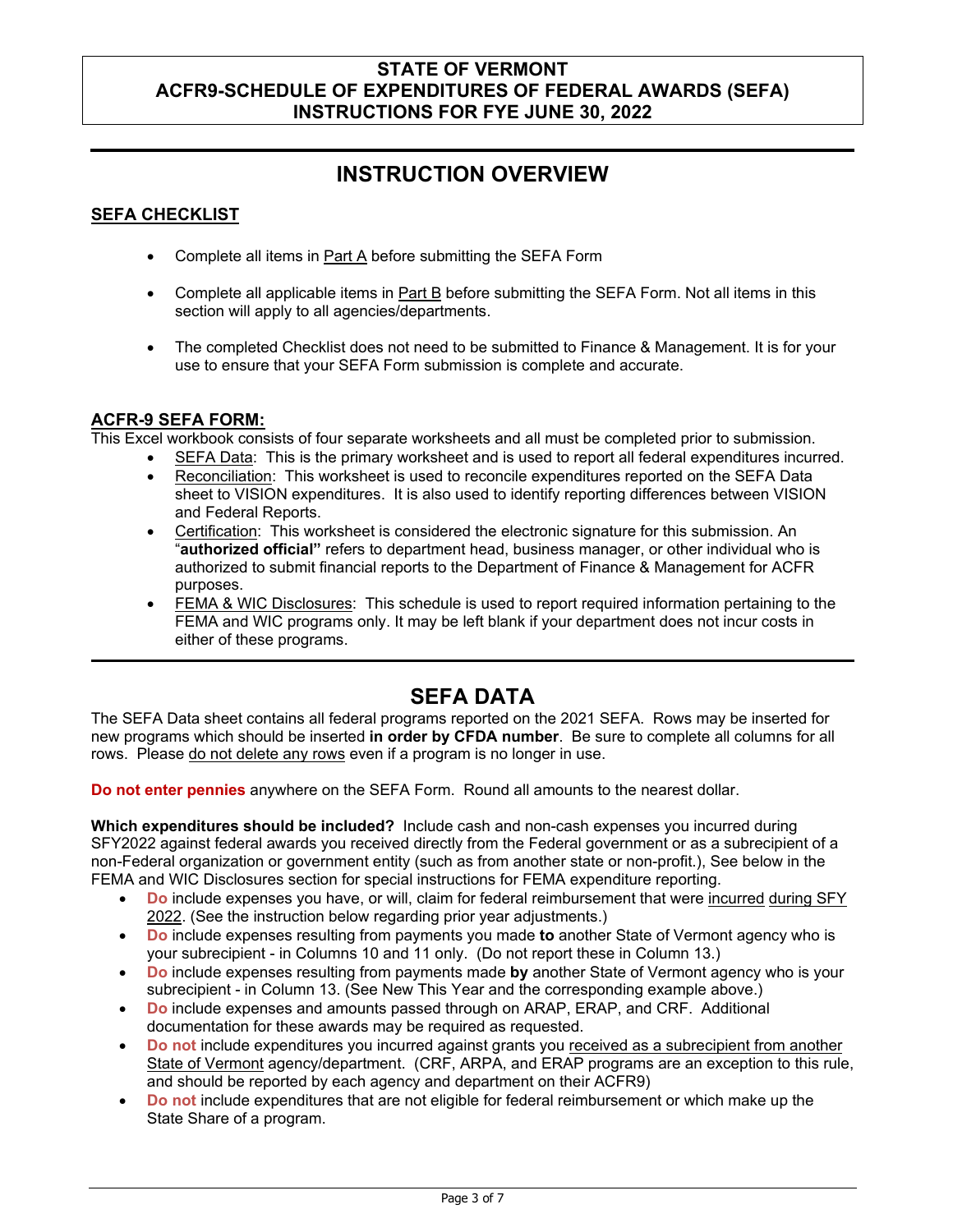- **Do not** include prior year adjustments of an immaterial amount. **Programs with total Column 11 expenses that are negative will be removed from the final SEFA** since these are prior year adjustments. Contact Finance & Management if you are unsure whether a prior year adjustment should be included.
- Total expenditures for each program must agree with supplementary expenditure breakout schedules uploaded to the Single Audit SharePoint site for the auditors' use in the Single Audit. Please verify that these totals tie before submitting the SEFA to F&M.

# **Instructions by Column Number**

- 1. **VT Agency/Department** The SEFA is sorted alphabetically by Agency or Department.
- 2. **UEI Number** Enter the UEI number associated with each award in XXXXXXXXX format. The UEI number is your agency/department's UEI number that was used when you applied for and/or were awarded the federal funds. It should be found on the grant award document issued to you by the federal agency. DUNS numbers previously reported will not be included in this years form, going forward only UEI will be acceptable when applying for, passing-through, or reporting federal awards.
	- **Do not include** dashes or spaces
	- **Do include** leading zeroes if applicable
	- **Be sure to enter** the UEI for any new rows you add
- 3. **CFDA Number**  Enter the CFDA No. in XX.XXX format for each federal program.
	- **Please consolidate into one row all expenditures for multiple awards under a single CFDA Number** with the following exceptions: Programs with awards issued under multiple UEI numbers; programs of multiple award types (i.e., direct, indirect or non-monetary); or programs with a CFDA Number ending in 999.
	- *Double-check that CFDA numbers are correct before submitting.* Occasionally a CFDA number will change for an existing program and it is important that you report it correctly. If a CFDA number has changed from a prior year, please correct the number and insert a comment in the field identifying the change.
	- Insert rows for new programs in numerical order by CFDA number.
	- Do not delete rows if you have a CFDA Number that is no longer used. Simply enter \$0 in the expenditure columns.
	- For those programs without an "official" CFDA number, contact F&M.
- 4. **Federal Agency**  Enter the Federal granting agency's name.
- 5. **Program Title**  Enter the official program title of the CFDA number. *You should obtain the official title on the CFDA Catalog website at [https://beta.sam.gov.](https://beta.sam.gov/)* This title may or may not be the name you normally use to describe your program, so please verify that the title entered is the official title.
- 6. **Award Type**  Select the type of award received from the drop-down list.
	- Direct Awards received directly from Federal government
	- Indirect Awards received from a non-Federal entity
	- Non-Monetary Non-cash award
- 7. **Indirect Awarding Agency** If the Award Type in column 6 is "Indirect", enter the name of the awarding entity in this column. The column will automatically be shaded the same color as Column 6 for Indirect awards. It will be shaded gray when the award type is not Indirect, indicating that you should leave the column blank.
- 8. **Award Number** Enter the award number(s) for all programs whose CFDA number is XX.999 and for Indirect programs. This column may be left blank for all other programs.
- 9. **FY2021 Expenditures** This column is for reference and should not be modified. It contains the expenditures reported in Column 11 on the FY2021 SEFA. When inserting a row to add a new program, leave this column blank.
- 10. **FY2022 Expenditures per VISION** Enter the expenditures as recorded in VISION during the fiscal year. Round to the nearest dollar – *do not include pennies*. The expenditures in this column must tie or reconcile in total to VISION expenditures for the business unit(s). (See the Reconciliations section for more information about the VISION reconciliation process.) Enter \$0 for Non-Monetary programs.
- 11. **FY2022 Expenditures per Federal Reports**  Enter the expenditures reported, or to be reported, on federal financial reports for the fiscal year period. Round to the nearest dollar – *do not include pennies*.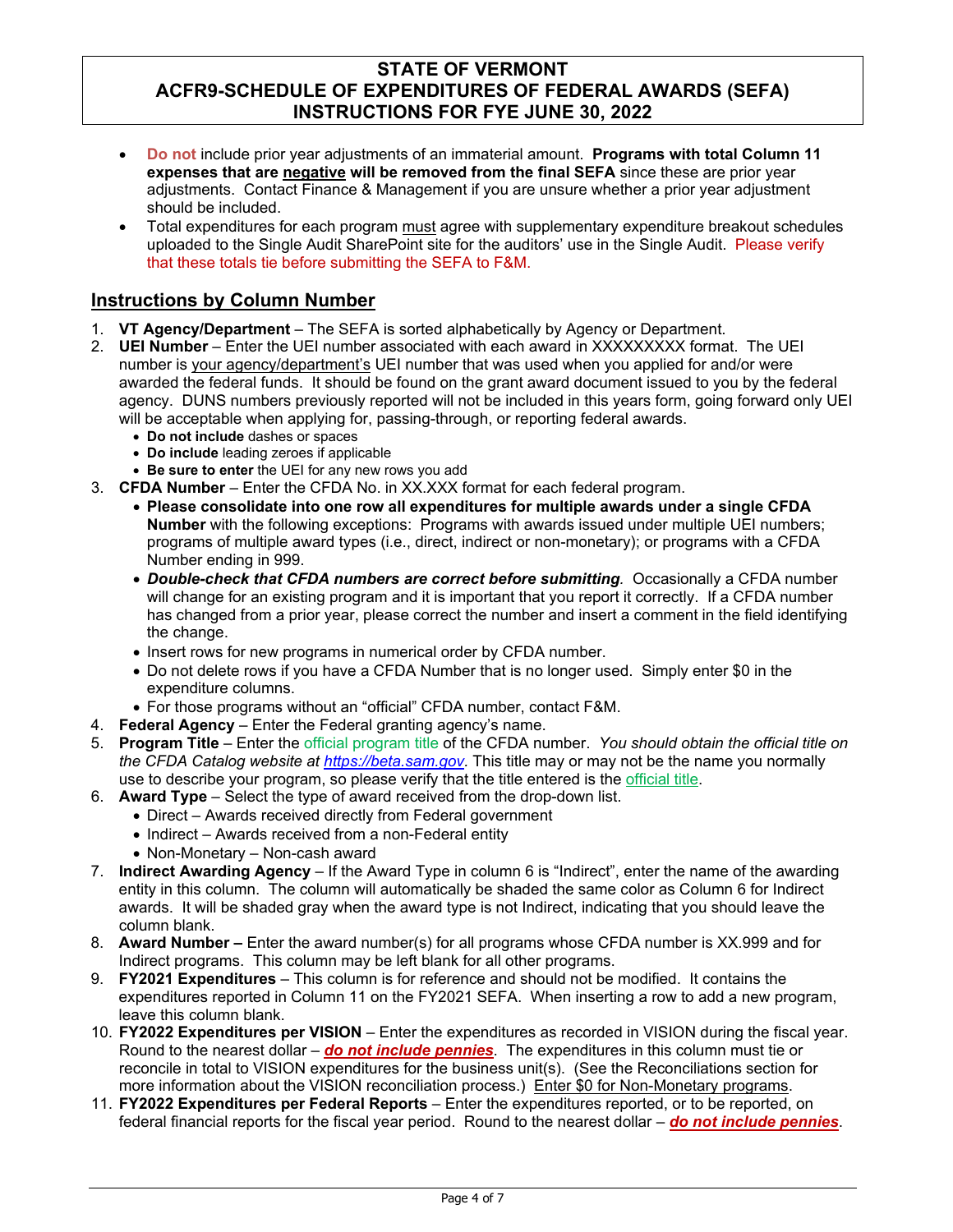Include the value of non-monetary programs in this column. If federal reports are not filed at least quarterly, it may be necessary to identify the amount of federally eligible expenditures that will be reported on a future report that pertain to the appropriate state fiscal year period. Contact F&M if you have questions about this.

- 12. **Difference Between VISION and Federal Reports** This column is an automatic calculation of Column 10 minus Column 11. **Do not** modify this column. Any variances identified here must be explained on the Reconciliation sheet.
- *13.* **Amount Passed Through to Subrecipients** Enter the amount of the expenditures included in **Column 11** that were payments to subrecipient organizations *other than State of Vermont agencies*. Also include any subrecipient payments made by State of Vermont agencies who were your subrecipient. Round to the nearest dollar – *do not include pennies*.
- 14. **Subrecipient Exp Exceed Fed Reports** This column compares subrecipient expenses in Column 13 to the total expenditures in Column 11 and if Column 13 exceeds Column 11, the difference will appear in this column. **Do not** modify this column.
- 15. **Column 14 Error Message** An error message will automatically appear here if the amount in Column 14 is greater than \$0. To resolve this error message, the amount reported in Column 13 must be reduced and a reconciling item should be included on the Reconciliation sheet.

**Supporting Documentation:** Agencies/Departments are required to retain readily available supporting documentation for the expenditures reported in the SEFA including copies of federal financial reports and backup documentation. The supporting documentation for subrecipient information should include the names of the subrecipients, award numbers, expenditures, etc. which makes up the total expenditures reported. This supporting documentation must be made available to F&M and auditors upon request. (See the Expenditure Breakouts section of this document.)

# **RECONCILIATIONS**

Included in the SEFA Form workbook is a Reconciliation sheet. This sheet must be completed by each agency/department to reconcile Expenditures per VISION (SEFA Column 10) and Subrecipient Expenditures (SEFA Column 13) to the *VISION Reconciliation Expenditure Report*. The *VISION Reconciliation Expenditure Report* contains both cash and accrual expenditure totals by business unit and fund. It will be posted to the Finance & Management website in early August after FY2022 has closed in VISION. Your reconciliation must use either the cash or accrual version of this report as its reconciliation basis. You may choose whichever version corresponds with the requirements of your federal program(s), but the version you use must be identified and must tie to the reports on the F&M website.

Variances must be fully reconciled. Your SEFA submission **will not be considered complete** unless it is fully reconciled to VISION. Note: Some of the formulas in this section have changed. In prior years you may have entered a reconciling item as a positive number and this year it must be entered as a negative, or vice versa. Please verify that Line 3A and the Unreconciled Column 12 Variances both reconcile to \$0.

### **Instructions**

### **Header**

- 1. Enter the Agency/Department name
- 2. Select either the Cash or Accrual expenditures per *VISION Reconciliation Expenditure Report* from the F&M website.

### **SECTION I**

### **Column 1**

1. From the Total Expenditures section of the *VISION Reconciliation Expenditure Report*, enter the total expenditures per fund for your business unit(s) on the corresponding line of the Reconciliation sheet.

**AOT & F&W** – Your unique funds outside of the 22xxx range are now included in the template.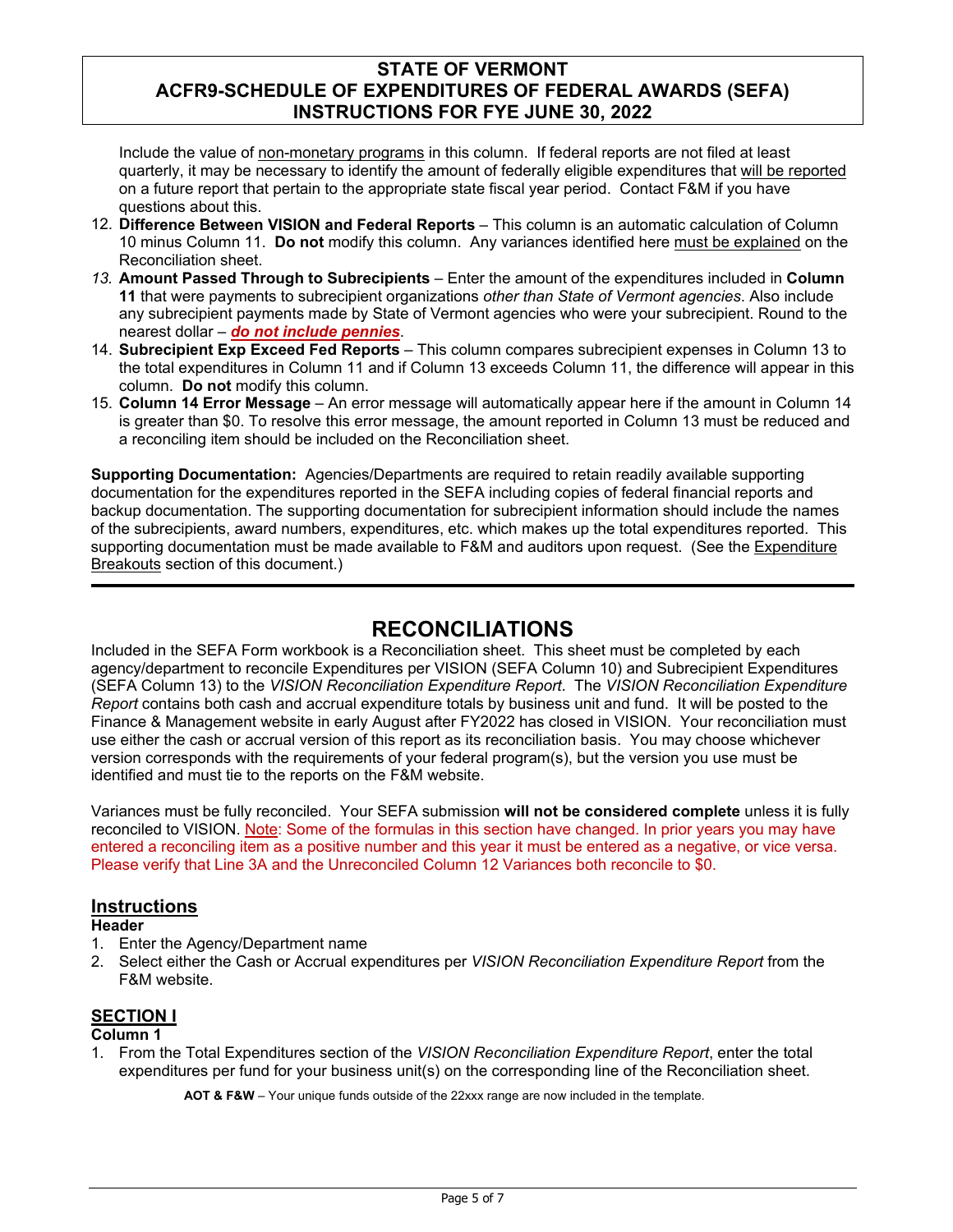- 2. The total expenditures reported in SEFA Column 10 will display on Column 1, Line 2. **Do not** overwrite this formula.
- 3. Variances on Line 2.A. must be explained. Use the Reconciling Items section to list all reasons for the variances. **The goal for your Unreconciled Variance is \$0**.
- *Note: The Reconciliation sheet will automatically check for pennies entered on the SEFA Data sheet and an error will display. If this error displays, please remove all pennies from the SEFA Data sheet by rounding to the nearest dollar.*

### **Column 2**

1. From the Subrecipient Expenditures section of the *VISION Reconciliation Expenditure Report*, enter the total subrecipient expenditures per fund for your business unit(s) on the corresponding line of the Reconciliation sheet.

**Note:** The expenditures per VISION included in the report are those federal fund expense transactions with a class code of 00001 which is required by Bulletin 5. Transactions missing this class code, or not charged to a federal fund will not be included in the VISION totals and must be reconciling items.

- 2. The subrecipient expenditures reported in SEFA Column 13 will display on Column 2, Line 2. **Do not**  overwrite this formula.
- 3. Variances on Line 2.A. must be explained. Use the Reconciling Items section to list each item which explains the variances. **The goal for your Unreconciled Variance is \$0**.

### **Section II**

- 1. The totals from SEFA Data sheet Columns 10 through 12 are populated automatically in the shaded cells. **Do not modify these totals**.
- 2. You must explain each variance on one or more rows in the Reconciling Items section.
- 3. Enter reconciling items to explain the variances for each CFDA number.
- 4. **The goal for your Unreconciled Column 12 Variance is \$0**.

*Data supporting all reconciling items must be kept in your files and must be provided to F&M or to the auditors upon request.* 

# **EXPENDITURE BREAKOUTS**

Supplementary expenditure breakouts for programs being audited as Type A programs in the 2022 Single Audit must be **uploaded to the Single Audit SharePoint site by August 31**. Expenditure breakouts must tie in total to expenditures reported on the SEFA. (Indicate if your breakouts tie to Column 10 or 11.) Your SEFA will not be considered complete unless your breakout(s) have been uploaded to SharePoint and they tie to the SEFA.

If your audited Type A program makes payments to subrecipients, detail information about these payments may be required by the auditors and should be uploaded to the SharePoint site. However, it is not necessary to upload this information prior to August 31, although you must be prepared to do so when needed by the auditors. This documentation must also reconcile to Column 13 on the SEFA.

# **FEMA and WIC Disclosures**

The Uniform Guidance requires special disclosures for the FEMA and WIC programs as indicated on the form. *This sheet is only applicable to these programs and may be ignored for all others.*

### **Instructions**

1. **WIC:** Enter the amount of infant formula rebates received during the state fiscal year that were netted out of the amount reported in Column 11 of the ACFR9-SEFA form.